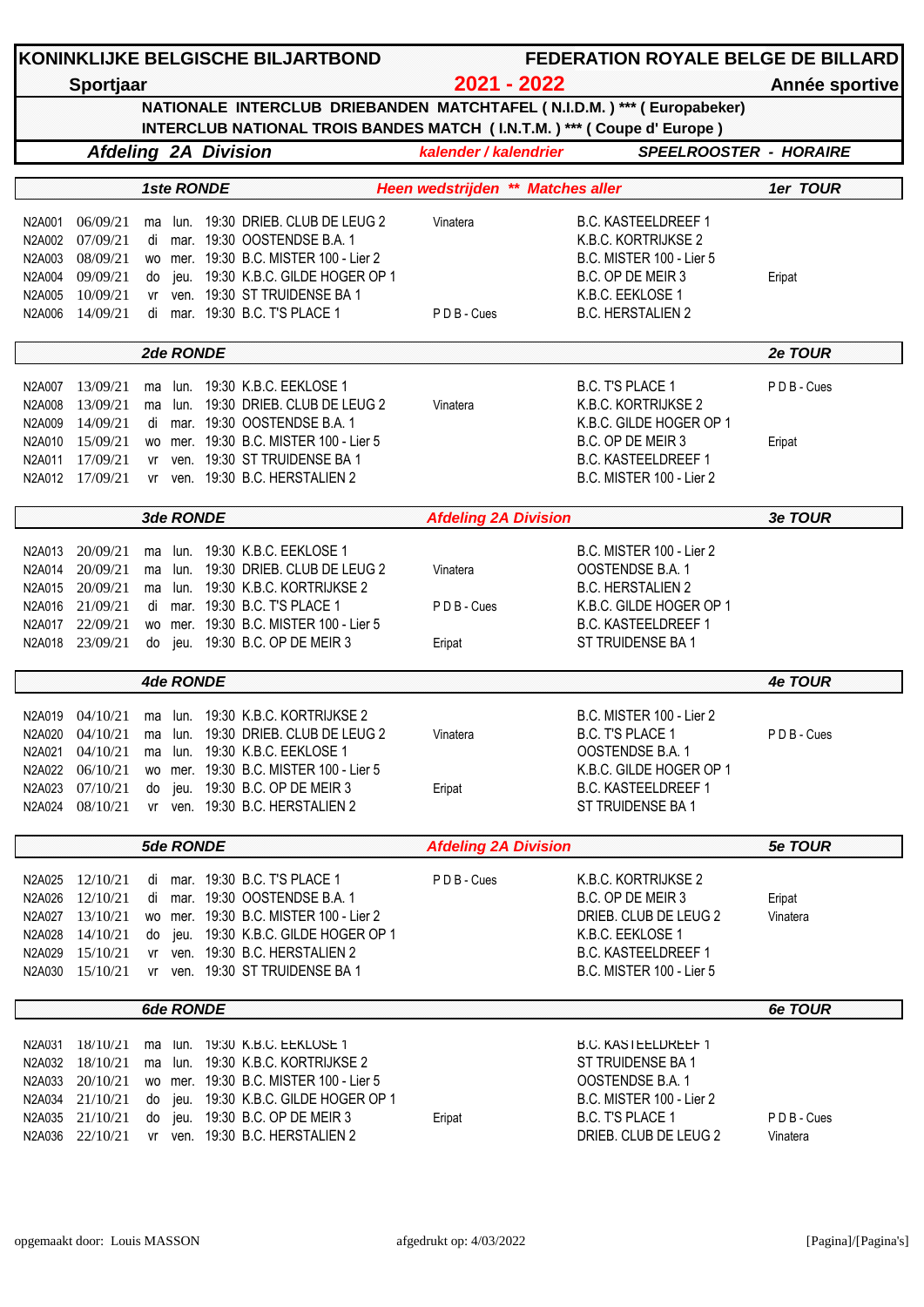| <b>7de RONDE</b> |                 |           |           |                   |                                        | <b>Afdeling 2A Division</b> | <b>7e TOUR</b>             |          |
|------------------|-----------------|-----------|-----------|-------------------|----------------------------------------|-----------------------------|----------------------------|----------|
|                  |                 |           |           |                   |                                        |                             |                            |          |
|                  | N2A037 25/10/21 |           |           |                   | ma lun. 19:30 K.B.C. EEKLOSE 1         |                             | DRIEB. CLUB DE LEUG 2      | Vinatera |
| N2A038           | 26/10/21        |           |           |                   | di mar. 19:30 B.C. T'S PLACE 1         | PDB-Cues                    | <b>B.C. KASTEELDREEF 1</b> |          |
| N2A039           | 26/10/21        |           |           |                   | di mar. 19:30 OOSTENDSE B.A. 1         |                             | <b>B.C. HERSTALIEN 2</b>   |          |
|                  | N2A040 27/10/21 |           |           |                   | wo mer. 19:30 B.C. MISTER 100 - Lier 5 |                             | K.B.C. KORTRIJKSE 2        |          |
| N2A041           | 28/10/21        |           |           |                   | do jeu. 19:30 B.C. OP DE MEIR 3        | Eripat                      | B.C. MISTER 100 - Lier 2   |          |
|                  | N2A042 28/10/21 |           |           |                   | do jeu. 19:30 K.B.C. GILDE HOGER OP 1  |                             | ST TRUIDENSE BA 1          |          |
|                  |                 |           |           |                   |                                        |                             |                            |          |
|                  |                 |           |           | <b>8ste RONDE</b> |                                        |                             |                            | 8e TOUR  |
|                  |                 |           |           |                   |                                        |                             |                            |          |
|                  | N2A043 08/11/21 |           |           |                   | ma lun. 19:30 DRIEB. CLUB DE LEUG 2    | Vinatera                    | ST TRUIDENSE BA 1          |          |
| N2A044           | 08/11/21        |           |           |                   | ma lun. 19:30 K.B.C. KORTRIJKSE 2      |                             | K.B.C. GILDE HOGER OP 1    |          |
|                  | N2A045 08/11/21 |           |           |                   | ma lun. 19:30 K.B.C. EEKLOSE 1         |                             | B.C. MISTER 100 - Lier 5   |          |
|                  | N2A046 09/11/21 |           |           |                   | di mar. 19:30 B.C. T'S PLACE 1         | PDB-Cues                    | OOSTENDSE B.A. 1           |          |
|                  | N2A047 10/11/21 |           |           |                   | wo mer. 19:30 B.C. MISTER 100 - Lier 2 |                             | <b>B.C. KASTEELDREEF 1</b> |          |
|                  | N2A048 11/11/21 |           |           |                   | do jeu. 19:30 B.C. OP DE MEIR 3        | Eripat                      | <b>B.C. HERSTALIEN 2</b>   |          |
|                  |                 |           |           |                   |                                        |                             |                            |          |
|                  |                 |           | 9de RONDE |                   |                                        | <b>Afdeling 2A Division</b> |                            | 9e TOUR  |
|                  |                 |           |           |                   |                                        |                             |                            |          |
|                  | N2A049 22/11/21 |           |           |                   | ma lun. 19:30 K.B.C. KORTRIJKSE 2      |                             | B.C. OP DE MEIR 3          | Eripat   |
|                  | N2A050 22/11/21 |           |           |                   | ma lun. 19:30 B.C. KASTEELDREEF 1      |                             | OOSTENDSE B.A. 1           |          |
|                  | N2A051 24/11/21 |           |           |                   | wo mer. 19:30 B.C. MISTER 100 - Lier 5 |                             | B.C. T'S PLACE 1           | PDB-Cues |
|                  | N2A052 25/11/21 |           |           |                   | do jeu. 19:30 K.B.C. GILDE HOGER OP 1  |                             | DRIEB. CLUB DE LEUG 2      | Vinatera |
|                  | N2A053 26/11/21 |           |           |                   | vr ven. 19:30 ST TRUIDENSE BA 1        |                             | B.C. MISTER 100 - Lier 2   |          |
|                  | N2A054 26/11/21 |           |           |                   | vr ven. 19:30 B.C. HERSTALIEN 2        |                             | K.B.C. EEKLOSE 1           |          |
|                  |                 |           |           | 10de RONDE        |                                        |                             |                            | 10e TOUR |
|                  |                 |           |           |                   |                                        |                             |                            |          |
|                  | N2A055 29/11/21 |           |           |                   | ma lun. 19:30 B.C. KASTEELDREEF 1      |                             | K.B.C. KORTRIJKSE 2        |          |
| N2A056           | 30/11/21        |           |           |                   | di mar. 19:30 OOSTENDSE B.A. 1         |                             | B.C. MISTER 100 - Lier 2   |          |
|                  | N2A057 30/11/21 |           |           |                   | di mar. 19:30 B.C. T'S PLACE 1         | PDB-Cues                    | ST TRUIDENSE BA 1          |          |
|                  | N2A058 01/12/21 |           |           |                   | wo mer. 19:30 B.C. MISTER 100 - Lier 5 |                             | DRIEB. CLUB DE LEUG 2      | Vinatera |
|                  | N2A059 02/12/21 |           |           |                   | do jeu. 19:30 K.B.C. GILDE HOGER OP 1  |                             | <b>B.C. HERSTALIEN 2</b>   |          |
| N2A060           | 02/12/21        |           |           |                   | do jeu. 19:30 B.C. OP DE MEIR 3        | Eripat                      | K.B.C. EEKLOSE 1           |          |
|                  |                 |           |           |                   |                                        |                             |                            |          |
|                  |                 |           |           | 11de RONDE        |                                        | <b>Afdeling 2A Division</b> |                            | 11e TOUR |
|                  |                 |           |           |                   |                                        |                             |                            |          |
| N2A061           | 13/12/21        | ma        | lun.      |                   | 19:30 B.C. KASTEELDREEF 1              |                             | K.B.C. GILDE HOGER OP 1    |          |
|                  | N2A062 13/12/21 |           | ma lun.   |                   | 19:30 K.B.C. EEKLOSE 1                 |                             | K.B.C. KORTRIJKSE 2        |          |
| N2A063           | 14/12/21        | di        |           |                   | mar. 19:30 OOSTENDSE B.A. 1            |                             | ST TRUIDENSE BA 1          |          |
| N2A064           | 15/12/21        | <b>WO</b> |           |                   | mer. 19:30 B.C. MISTER 100 - Lier 2    |                             | B.C. T'S PLACE 1           | PDB-Cues |
| N2A065           | 16/12/21        | do        | jeu.      |                   | 19:30 B.C. OP DE MEIR 3                | Eripat                      | DRIEB. CLUB DE LEUG 2      | Vinatera |
| <b>N2A066</b>    | 17/12/21        |           |           |                   | vr ven. 19:30 B.C. HERSTALIEN 2        |                             | B.C. MISTER 100 - Lier 5   |          |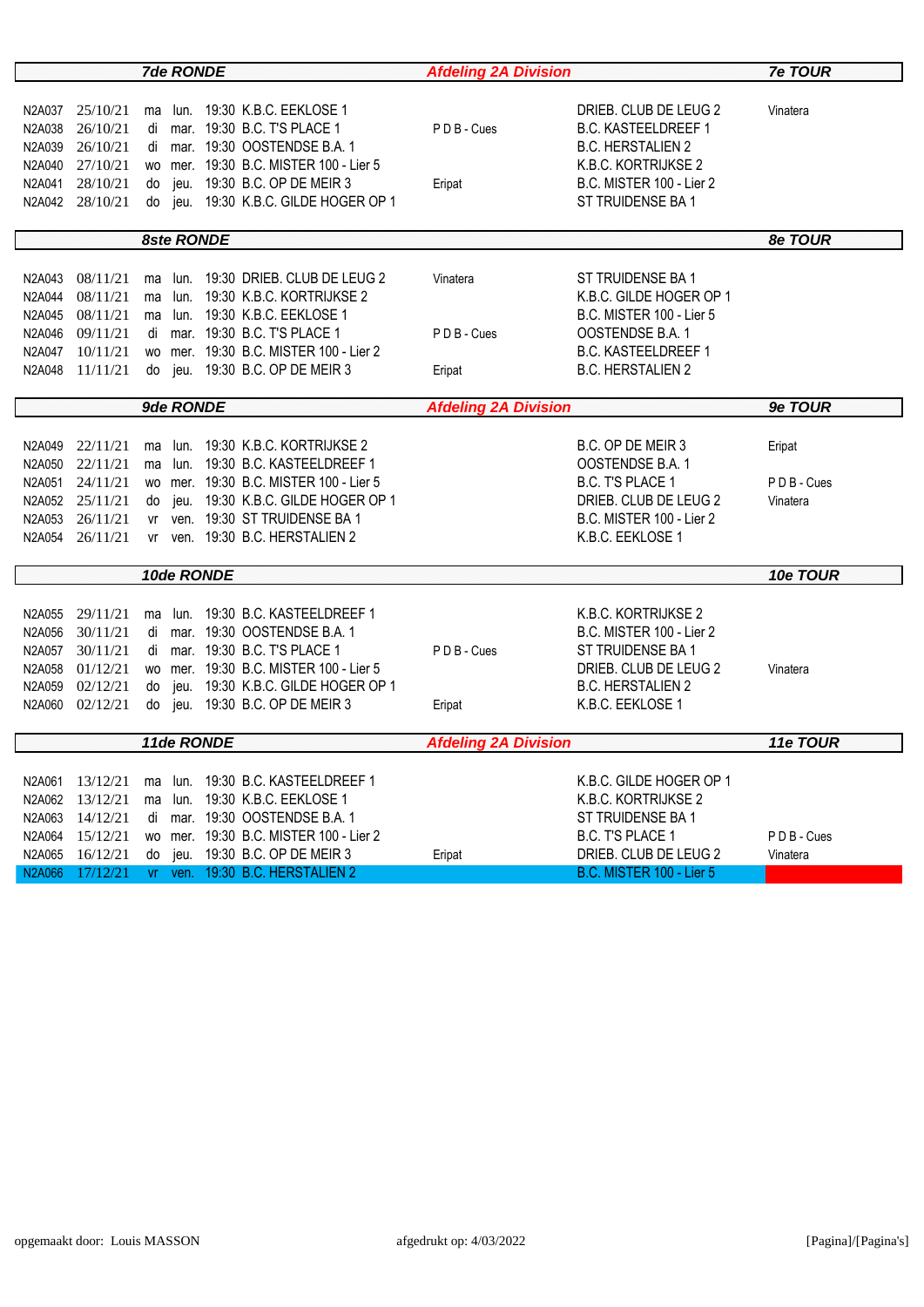|                                |                                                                                  |               | 12de RONDE        |            |                                                                                                              | <b>Terugronde - Afdeling 2A Division - Matches Retour</b> |                                           | 12e TOUR           |  |  |
|--------------------------------|----------------------------------------------------------------------------------|---------------|-------------------|------------|--------------------------------------------------------------------------------------------------------------|-----------------------------------------------------------|-------------------------------------------|--------------------|--|--|
| <b>N2A067</b>                  | 17/01/22                                                                         | <del>ma</del> |                   |            | <del>lun. 19:30 К.В.С. КОRTRIJKSE 2</del>                                                                    |                                                           | OOSTENDSE B.A. 1                          |                    |  |  |
| <b>N2A068</b>                  | 17/01/22                                                                         | <del>ma</del> | l <del>un.</del>  |            | <del>19:30 K.B.C. EEKLOSE 1</del>                                                                            |                                                           | <b>ST TRUIDENSE BA 1</b>                  |                    |  |  |
| <b>N2A069</b>                  | 17/01/22                                                                         | ma            | <del>lun.</del>   |            | 19:30 B.C. KASTEELDREEE 1                                                                                    |                                                           | <b>DRIFB. CLUB DE LEUG 2</b>              | <b>Vinatera</b>    |  |  |
| <b>N2A070</b>                  | 19/01/22                                                                         |               |                   |            | wo mer. 19:30 B.C. MISTER 100 - Lier 5                                                                       |                                                           | <b>B.C. MISTER 100 - Lier 2</b>           |                    |  |  |
| <b>N2A071</b>                  | 20/01/22                                                                         | <del>do</del> |                   |            | jeu. 19:30 B.C. OP DE MEIR 3                                                                                 | <del>Eripat</del>                                         | K.B.C. GILDE HOGER OP 1                   |                    |  |  |
| N <sub>2</sub> A072            | 21/01/22                                                                         | $H^*$         |                   |            | ven. 19:30 B.C. HERSTALIEN 2                                                                                 |                                                           | <b>B.C. T'S PLACE 1</b>                   | <b>PDB-Cues</b>    |  |  |
|                                |                                                                                  |               | <b>13de RONDE</b> |            |                                                                                                              | <b>Afdeling 2A Division</b>                               |                                           | 13e TOUR           |  |  |
|                                |                                                                                  |               |                   |            |                                                                                                              |                                                           |                                           |                    |  |  |
| N <sub>2</sub> A073            | <del>24/01/22</del>                                                              | <del>ma</del> |                   |            | <del>lun. 19:30 B.C. KASTEELDREEF 1</del>                                                                    |                                                           | <del>ST TRUIDENSE BA 1</del>              |                    |  |  |
| <b>N2A074</b><br><b>N2A075</b> | 24/01/22<br>25/01/22                                                             | <del>ma</del> | <del>lun.</del>   |            | <del>19:30 K.B.C. KORTRIJKSE 2</del><br><del>di mar. 19:30 B.C. T'S PLACE 1</del>                            | <b>P.D.B.-Cues</b>                                        | DRIFB CLUB DE LEUG 2<br>K.B.C. FFKLOSE 1  | Vinatera           |  |  |
| <b>N2A076</b>                  | 26/01/22                                                                         |               |                   |            | wo mer. 19:30 B.C. MISTER 100 - Lier 2                                                                       |                                                           | <b>B.C. HERSTALIEN 2</b>                  |                    |  |  |
| <b>N2A077</b>                  | 27/01/22                                                                         | <del>do</del> |                   |            | jeu. 19:30 K.B.C. GILDE HOGER OP 1                                                                           |                                                           | OOSTENDSE B.A. 1                          |                    |  |  |
| <b>N2A078</b>                  | 27/01/22                                                                         | <del>do</del> |                   |            | <u>jeu. 19:30 B.C. OP DE MEIR 3</u>                                                                          | Eripat                                                    | B.C. MISTER 100 - Lier 5                  |                    |  |  |
|                                |                                                                                  |               |                   |            |                                                                                                              |                                                           |                                           |                    |  |  |
|                                |                                                                                  |               |                   | 14de RONDE |                                                                                                              |                                                           |                                           | 14e TOUR           |  |  |
| N2A079                         | 31/01/22                                                                         | ma            | lun.              |            | 19:30 B.C. KASTEELDREEF 1                                                                                    |                                                           | <b>B.C. MISTER 100 - Lier 5</b>           |                    |  |  |
| N2A080                         | 01/02/22                                                                         | di            |                   |            | mar. 19:30 OOSTENDSE B.A. 1                                                                                  |                                                           | DRIEB. CLUB DE LEUG 2                     | Vinatera           |  |  |
| N2A081                         | 02/02/22                                                                         | <b>WO</b>     | mer.              |            | 19:30 B.C. MISTER 100 - Lier 2                                                                               |                                                           | K.B.C. EEKLOSE 1                          |                    |  |  |
| N2A082                         | 03/02/22                                                                         | do            | jeu.              |            | 19:30 K.B.C. GILDE HOGER OP 1                                                                                |                                                           | <b>B.C. T'S PLACE 1</b>                   | PD B - Cues        |  |  |
| N2A083                         | 04/02/22                                                                         | vr            | ven.              |            | 19:30 ST TRUIDENSE BA 1                                                                                      |                                                           | B.C. OP DE MEIR 3                         | Eripat             |  |  |
| N2A084                         | 04/02/22                                                                         | vr            |                   |            | ven. 19:30 B.C. HERSTALIEN 2                                                                                 |                                                           | K.B.C. KORTRIJKSE 2                       |                    |  |  |
|                                |                                                                                  |               |                   | 15de RONDE |                                                                                                              | <b>Afdeling 2A Division</b>                               |                                           | 15e TOUR           |  |  |
| N2A085                         | 07/02/22                                                                         | ma            | lun.              |            | 19:30 B.C. KASTEELDREEF 1                                                                                    |                                                           | B.C. OP DE MEIR 3                         | Eripat             |  |  |
|                                |                                                                                  |               |                   |            |                                                                                                              |                                                           |                                           |                    |  |  |
| N2A086<br>N2A087               | 08/02/22<br>08/02/22                                                             | di<br>di      |                   |            | mar. 19:30 B.C. T'S PLACE 1<br>mar. 19:30 OOSTENDSE B.A. 1                                                   | PDB-Cues                                                  | DRIEB. CLUB DE LEUG 2<br>K.B.C. EEKLOSE 1 | Vinatera           |  |  |
| N2A088                         | 09/02/22                                                                         | <b>WO</b>     | mer.              |            | 19:30 B.C. MISTER 100 - Lier 2                                                                               |                                                           | K.B.C. KORTRIJKSE 2                       |                    |  |  |
| N2A089                         | 10/02/22                                                                         | do            | ieu.              |            | 19:30 K.B.C. GILDE HOGER OP 1                                                                                |                                                           | <b>B.C. MISTER 100 - Lier 5</b>           |                    |  |  |
| N2A090                         | 11/02/22                                                                         | vr            |                   |            | ven. 19:30 ST TRUIDENSE BA 1                                                                                 |                                                           | <b>B.C. HERSTALIEN 2</b>                  |                    |  |  |
|                                |                                                                                  |               |                   |            |                                                                                                              |                                                           |                                           |                    |  |  |
|                                |                                                                                  |               |                   | 16de RONDE |                                                                                                              |                                                           |                                           | 16e TOUR           |  |  |
| N2A091                         | 14/02/22                                                                         | ma            |                   |            | lun. 19:30 DRIEB, CLUB DE LEUG 2                                                                             | Vinatera                                                  | <b>B.C. MISTER 100 - Lier 2</b>           |                    |  |  |
| N2A092                         | 14/02/22                                                                         | ma            | lun.              |            | 19:30 K.B.C. KORTRIJKSE 2                                                                                    |                                                           | B.C. T'S PLACE 1                          | PDB-Cues           |  |  |
| N2A093                         | 14/02/22                                                                         | ma            | lun.              |            | 19:30 B.C. KASTEELDREEF 1                                                                                    |                                                           | <b>B.C. HERSTALIEN 2</b>                  |                    |  |  |
| N2A094                         | 14/02/22                                                                         | ma            | lun.              |            | 19:30 K.B.C. EEKLOSE 1                                                                                       |                                                           | K.B.C. GILDE HOGER OP 1                   |                    |  |  |
| N2A095                         | 16/02/22                                                                         |               | wo mer.           |            | 19:30 B.C. MISTER 100 - Lier 5                                                                               |                                                           | ST TRUIDENSE BA 1                         |                    |  |  |
| N2A096                         | 17/02/22                                                                         | do            |                   |            | jeu. 19:30 B.C. OP DE MEIR 3                                                                                 | Eripat                                                    | OOSTENDSE B.A. 1                          |                    |  |  |
|                                |                                                                                  |               |                   | 17de RONDE |                                                                                                              | <b>Afdeling 2A Division</b>                               |                                           | 17e TOUR           |  |  |
| N2A097                         | 21/02/22                                                                         | ma            |                   |            | lun. 19:30 B.C. KASTEELDREEF 1                                                                               |                                                           | K.B.C. EEKLOSE 1                          |                    |  |  |
| N2A098                         | 21/02/22                                                                         | ma            | lun.              |            | 19:30 DRIEB. CLUB DE LEUG 2                                                                                  | Vinatera                                                  | <b>B.C. HERSTALIEN 2</b>                  |                    |  |  |
| N2A099                         | 22/02/22                                                                         | di            |                   |            | mar. 19:30 B.C. T'S PLACE 1                                                                                  | PDB-Cues                                                  | B.C. OP DE MEIR 3                         | Eripat             |  |  |
| N2A100                         | 22/02/22                                                                         | di            |                   |            | mar. 19:30 OOSTENDSE B.A. 1                                                                                  |                                                           | B.C. MISTER 100 - Lier 5                  |                    |  |  |
| N2A101                         | 23/02/22                                                                         | <b>WO</b>     |                   |            | mer. 19:30 B.C. MISTER 100 - Lier 2                                                                          |                                                           | K.B.C. GILDE HOGER OP 1                   |                    |  |  |
|                                | N2A102 25/02/22                                                                  | vr            |                   |            | ven. 19:30 ST TRUIDENSE BA 1                                                                                 |                                                           | K.B.C. KORTRIJKSE 2                       |                    |  |  |
|                                | <b>RESERVE RONDE</b><br><b>HEEN ronde - Afdeling 1 Division - Matches Retour</b> |               |                   |            |                                                                                                              |                                                           |                                           |                    |  |  |
|                                |                                                                                  |               |                   |            |                                                                                                              |                                                           |                                           | 9-10-11-12-13 tour |  |  |
| van                            | 26/02/22                                                                         |               |                   |            | <sup>19:30</sup> INHAALWEDSTRIJDEN RONDE 9. 10 en 11 UITERSTE DATUM<br>19:30 Zie blauwe lijnen ronde 9/10/11 |                                                           |                                           |                    |  |  |
|                                | <u>19:30</u><br>Vooruitgeschoven Wedstrijden ronde 12 en 13 overeen te komen     |               |                   |            |                                                                                                              |                                                           |                                           |                    |  |  |
|                                |                                                                                  |               |                   | 19:30      |                                                                                                              |                                                           |                                           |                    |  |  |
|                                |                                                                                  |               |                   |            | 19:30 Andere datum VOOR datum op deze kalender is toegelaten                                                 |                                                           |                                           |                    |  |  |
|                                | tot $04/03/22$                                                                   |               |                   | 19:30      |                                                                                                              |                                                           |                                           |                    |  |  |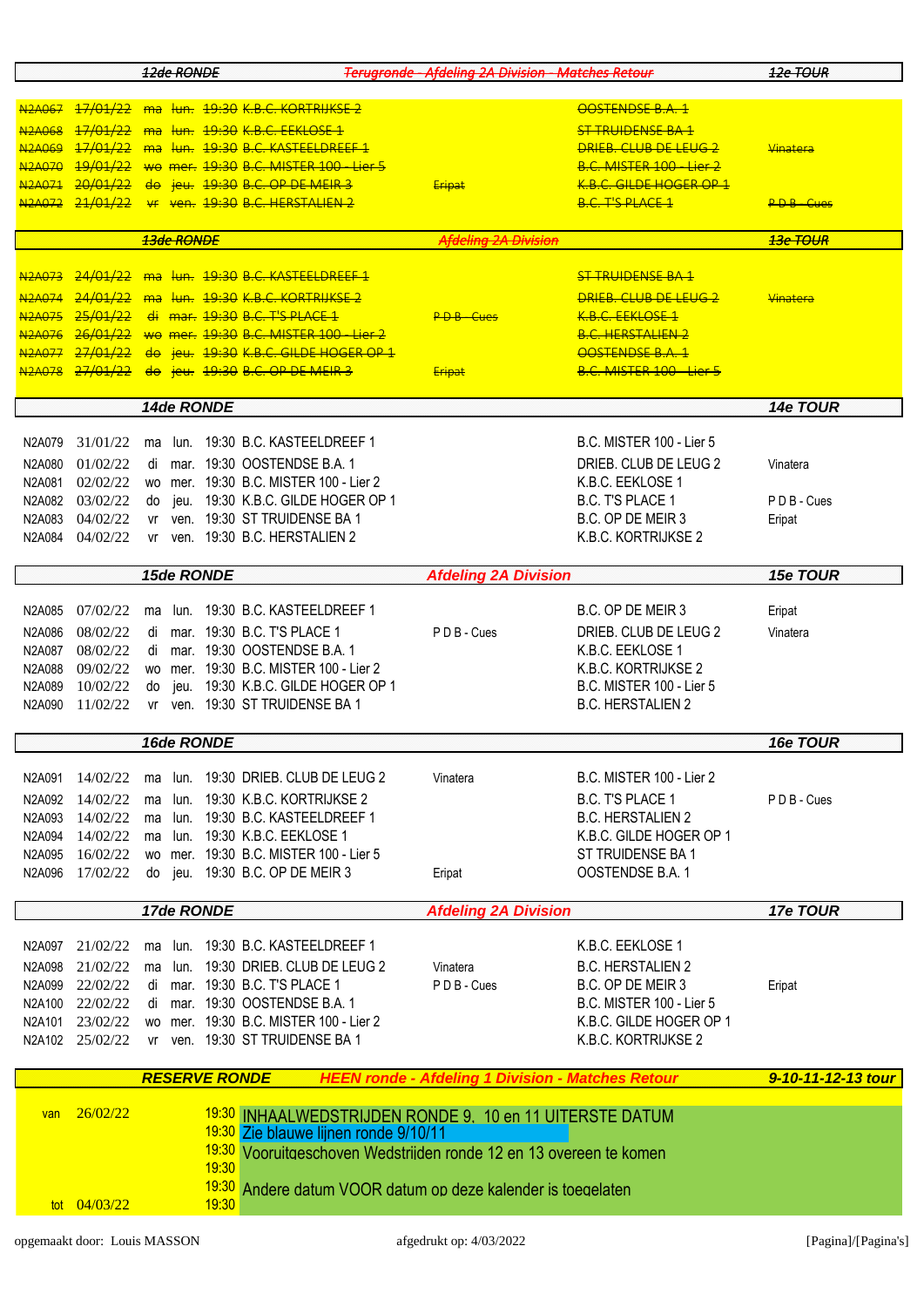|                                                   |                      |                |              | 18de RONDE        |                                                               |                             |                                                           | 18e TOUR           |
|---------------------------------------------------|----------------------|----------------|--------------|-------------------|---------------------------------------------------------------|-----------------------------|-----------------------------------------------------------|--------------------|
|                                                   |                      |                |              |                   |                                                               |                             |                                                           |                    |
| N2A103                                            | 07/03/22             | ma             |              |                   | lun. 19:30 B.C. KASTEELDREEF 1                                |                             | B.C. T'S PLACE 1                                          | PDB-Cues           |
| N2A104                                            | 07/03/22             | ma             | lun.         |                   | 19:30 DRIEB. CLUB DE LEUG 2                                   | Vinatera                    | K.B.C. EEKLOSE 1                                          |                    |
| N2A105                                            | 07/03/22             | ma             | lun.         |                   | 19:30 K.B.C. KORTRIJKSE 2                                     |                             | <b>B.C. MISTER 100 - Lier 5</b>                           |                    |
| N2A106                                            | 09/03/22             |                |              |                   | wo mer. 19:30 B.C. MISTER 100 - Lier 2                        |                             | B.C. OP DE MEIR 3                                         | Eripat             |
| N2A107<br>N2A108                                  | 11/03/22<br>11/03/22 | vr             |              |                   | ven. 19:30 B.C. HERSTALIEN 2<br>ven. 19:30 ST TRUIDENSE BA 1  |                             | OOSTENDSE B.A. 1<br>K.B.C. GILDE HOGER OP 1               |                    |
|                                                   |                      | vr             |              |                   |                                                               |                             |                                                           |                    |
|                                                   |                      |                |              | 19de RONDE        |                                                               | <b>Afdeling 2A Division</b> |                                                           | 19e TOUR           |
|                                                   |                      |                |              |                   |                                                               |                             |                                                           |                    |
| N2A109                                            | 14/03/22             | ma             | lun.         |                   | 19:30 B.C. KASTEELDREEF 1                                     |                             | B.C. MISTER 100 - Lier 2                                  |                    |
| N2A110                                            | 15/03/22             | di             |              |                   | mar. 19:30 OOSTENDSE B.A. 1                                   |                             | B.C. T'S PLACE 1                                          | PDB-Cues           |
| N2A111                                            | 16/03/22             |                |              |                   | wo mer. 19:30 B.C. MISTER 100 - Lier 5                        |                             | K.B.C. EEKLOSE 1                                          |                    |
| N2A112<br>N2A113                                  | 17/03/22<br>18/03/22 | do             | ieu.         |                   | 19:30 K.B.C. GILDE HOGER OP 1<br>ven. 19:30 ST TRUIDENSE BA 1 |                             | K.B.C. KORTRIJKSE 2<br>DRIEB. CLUB DE LEUG 2              |                    |
| N2A114                                            | 18/03/22             | vr             |              |                   | vr ven. 19:30 B.C. HERSTALIEN 2                               |                             | B.C. OP DE MEIR 3                                         | Vinatera<br>Eripat |
|                                                   |                      |                |              |                   |                                                               |                             |                                                           |                    |
|                                                   |                      |                |              | 12de RONDE        |                                                               |                             | <b>Terugronde - Afdeling 2A Division - Matches Retour</b> | 12e TOUR           |
|                                                   | 21/03/22             |                |              |                   | lun. 19:30 K.B.C. KORTRIJKSE 2                                |                             | <b>OOSTENDSE B.A. 1</b>                                   |                    |
| N <sub>2</sub> A <sub>06</sub> 7<br><b>N2A068</b> | 21/03/22             | ma<br>ma       | lun.         |                   | 19:30 K.B.C. EEKLOSE 1                                        |                             | <b>ST TRUIDENSE BA 1</b>                                  |                    |
| <b>N2A069</b>                                     | 21/03/22             | ma             | lun.         |                   | 19:30 B.C. KASTEELDREEF 1                                     |                             | DRIEB. CLUB DE LEUG 2                                     | Vinatera           |
| <b>N2A070</b>                                     | 23/03/22             |                |              |                   | wo mer. 19:30 B.C. MISTER 100 - Lier 5                        |                             | B.C. MISTER 100 - Lier 2                                  |                    |
| <b>N2A071</b>                                     | 24/03/22             | $d\sigma$      | jeu.         |                   | 19:30 B.C. OP DE MEIR 3                                       | Eripat                      | K.B.C. GILDE HOGER OP 1                                   |                    |
| N <sub>2</sub> A072                               | 25/03/22             |                |              |                   | vr ven. 19:30 B.C. HERSTALIEN 2                               |                             | <b>B.C. T'S PLACE 1</b>                                   | PDB-Cues           |
|                                                   |                      |                |              |                   |                                                               |                             |                                                           |                    |
|                                                   |                      |                |              | <b>13de RONDE</b> |                                                               | <b>Afdeling 2A Division</b> |                                                           | <b>13e TOUR</b>    |
|                                                   |                      |                |              |                   |                                                               |                             |                                                           |                    |
| N <sub>2</sub> A <sub>0</sub> 73<br><b>N2A074</b> | 28/03/22             | ma             | lun.<br>lun. |                   | 19:30 B.C. KASTEELDREEF 1<br>19:30 K.B.C. KORTRIJKSE 2        |                             | <b>ST TRUIDENSE BA1</b><br>DRIEB. CLUB DE LEUG 2          | <b>Vinatera</b>    |
| <b>N2A075</b>                                     | 28/03/22<br>29/03/22 | ma<br>di       | mar.         |                   | 19:30 B.C. T'S PLACE 1                                        | PDB-Cues                    | <b>K.B.C. EEKLOSE 1</b>                                   |                    |
| <b>N2A076</b>                                     | 30/03/22             | <b>WO</b>      |              |                   | mer. 19:30 B.C. MISTER 100 - Lier 2                           |                             | <b>B.C. HERSTALIEN 2</b>                                  |                    |
| <b>N2A077</b>                                     | 31/03/22             | $d\sigma$      | jeu.         |                   | 19:30 K.B.C. GILDE HOGER OP 1                                 |                             | <b>OOSTENDSE B.A.1</b>                                    |                    |
| N2A078                                            | 01/04/22             | d <sub>O</sub> | jeu.         |                   | 19:30 B.C. OP DE MEIR 3                                       | Eripat                      | <b>B.C. MISTER 100 - Lier 5</b>                           |                    |
|                                                   |                      |                |              |                   |                                                               |                             |                                                           |                    |
|                                                   |                      |                |              |                   |                                                               |                             |                                                           |                    |
|                                                   |                      |                |              | 20ste RONDE       |                                                               |                             |                                                           | 20e TOUR           |
|                                                   |                      |                |              |                   |                                                               |                             |                                                           |                    |
| N2A115                                            | 11/04/22             | ma             | lun.         |                   | 19:30 DRIEB. CLUB DE LEUG 2                                   | Vinatera                    | K.B.C. GILDE HOGER OP 1                                   |                    |
| N2A116                                            | 11/04/22             | ma             | lun.         |                   | 19:30 K.B.C. EEKLOSE 1                                        |                             | <b>B.C. HERSTALIEN 2</b>                                  |                    |
| N2A117                                            | 12/04/22             | di             |              |                   | mar. 19:30 B.C. T'S PLACE 1                                   | PDB-Cues                    | <b>B.C. MISTER 100 - Lier 5</b>                           |                    |
| <b>N2A118</b>                                     | 12/04/22             | di             |              |                   | mar. 19:30 OOSTENDSE B.A. 1                                   |                             | <b>B.C. KASTEELDREEF 1</b>                                |                    |
| N2A119                                            | 13/04/22             |                |              |                   | wo mer. 19:30 B.C. MISTER 100 - Lier 2                        |                             | ST TRUIDENSE BA 1                                         |                    |
| N2A120                                            | 14/04/22             |                |              |                   | do jeu. 19:30 B.C. OP DE MEIR 3                               | Eripat                      | K.B.C. KORTRIJKSE 2                                       |                    |
|                                                   |                      |                |              | 21ste RONDE       |                                                               | <b>Afdeling 2A Division</b> |                                                           | 21e TOUR           |
|                                                   |                      |                |              |                   |                                                               |                             |                                                           |                    |
| N2A121                                            | 18/04/22             | ma             | lun.         |                   | 19:30 K.B.C. KORTRIJKSE 2                                     |                             | <b>B.C. KASTEELDREEF 1</b>                                |                    |
| N2A122                                            | 18/04/22             | ma             | lun.         |                   | 19:30 K.B.C. EEKLOSE 1                                        |                             | B.C. OP DE MEIR 3                                         | Eripat             |
|                                                   | N2A123 18/04/22      |                |              |                   | ma lun. 19:30 DRIEB. CLUB DE LEUG 2                           | Vinatera                    | B.C. MISTER 100 - Lier 5                                  |                    |

N2A124 20/04/22 wo mer. 19:30 B.C. MISTER 100 - Lier 2 OOSTENDSE B.A. 1 N2A125 22/04/22 vr ven. 19:30 ST TRUIDENSE BA 1 B.C. T'S PLACE 1 P D B - Cues N2A126 22/04/22 vr ven. 19:30 B.C. HERSTALIEN 2 K.B.C. GILDE HOGER OP 1

## *22ste RONDE 22e TOUR*

|                              |  | N2A127 02/05/22 ma lun. 19:30 B.C. T'S PLACE 1        | PDB-Cues                | B.C. MISTER 100 - Lier 2 |        |                     |
|------------------------------|--|-------------------------------------------------------|-------------------------|--------------------------|--------|---------------------|
|                              |  | N2A128 02/05/22 ma lun. 19:30 ST TRUIDENSE BA 1       |                         | OOSTENDSE B.A. 1         |        |                     |
|                              |  | N2A129 02/05/22 ma lun. 19:30 K.B.C. GILDE HOGER OP 1 |                         | B.C. KASTEELDREEF 1      |        |                     |
|                              |  | N2A130 02/05/22 ma lun. 19:30 DRIEB. CLUB DE LEUG 2   | Vinatera                | B.C. OP DE MEIR 3        | Eripat |                     |
|                              |  | N2A131 02/05/22 ma lun. 19:30 K.B.C. KORTRIJKSE 2     |                         | K.B.C. EEKLOSE 1         |        |                     |
| opgemaakt door: Louis MASSON |  |                                                       | afgedrukt op: 4/03/2022 |                          |        | [Pagina]/[Pagina's] |